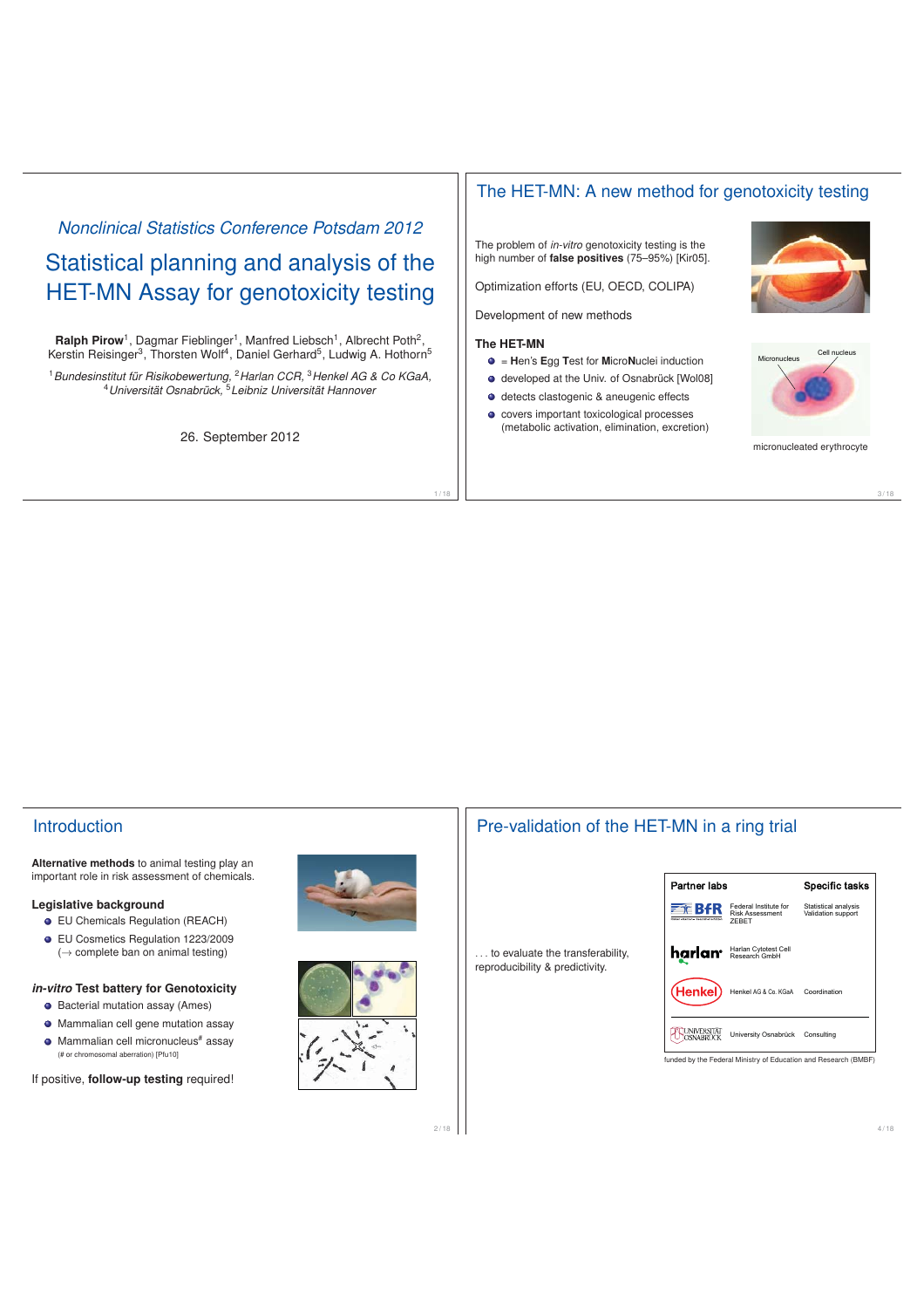## Experimental design of the HET-MN

- One-way layout, including 3–4 doses of the test compound, and a negative (NC) and positive control (PC)
- **•** The egg is the randomized unit
- 6 eggs are used per group
- 1000 cells are scored per egg for the occurrence of micronuclei (MN)
- The number of MN can be considered as a count since the number of scored cells is constant



## Previous approach to analyse the HET-MN

## **Proposal in the tox literature** [Wol08]:

exact and asymptotic Wilcoxon tests against the concurrent and historical controls: *min*(*pexact*.*Wilcoxon Di vs*.*NC* , *<sup>p</sup>asympt*.*Wilcoxon Di vs*.*histNC* ).

### **Problems:**

5 / 18

- no control of the family-wise error rate (FWER)
	- *pasympt*.*Wilcoxon Di vs*.*histNC* monotone in *nhistNC*
- no confidence intervals

## Statistical challenges in the HET-MN data

- 1) **Small sample size** (problem for asymptotic approaches)
- 2) **Between-egg heterogeneity** (overdispersion leads to liberal decisions)  $\rightarrow$  quasi-binomial/poisson methods
- 3) **Increased mean/variance in higher doses**
- $\rightarrow$  robustness against variance heterogeneity 4) **Downturn effects at high doses**
- (problem for methods assuming monotonicity)  $\rightarrow$  protection against downturn effects
- 5) **Near-to-zero counts in NC** (can lead to unstable/biased results)  $\rightarrow$  conditional use of historical NCs



## Problems in other statistical approaches

- U.S. NTP recommendation for proof-of-hazard analysis: *... continuous variables ... with the parametric multiple comparison procedures of Dunnett [Dun55] and Williams [Wil71]*
- Dunnett/Williams-type MCP for overdispersed count data are asymptotically possible in the GLM [Hot08]:

#### **library(multcomp)**

**f1<-glm(y ~ DOSE, data=HMN, family=quasipoisson(link="log")) summary(glht(f1, linfct = mcp(DOSE = "Dunnett")))**

- However, this approach
	- i) has inadaquate asymptotic properties for small sample sizes (*n*=6) AND count data with overdispersion, and
	- ii) is possibly intransparent for toxicologists

7 / 18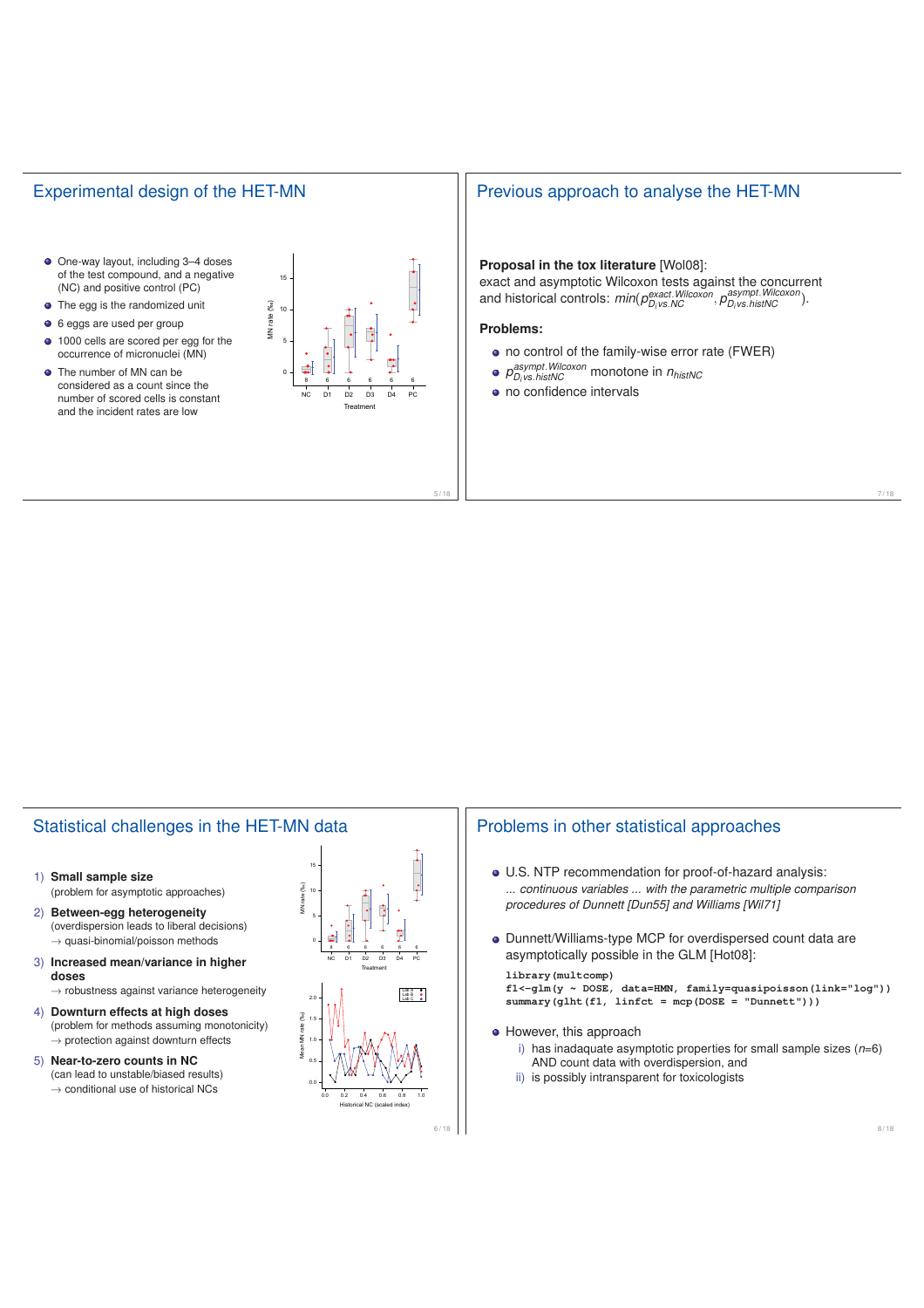### Problems solutions I

- **Transformation** of count data into pseudo-normally distributed data is common in toxicology
- For overdispersed near-to-zero counts, the **Freeman-Tukey root transformation** [FT50] can be recommended [Gua09]:

$$
x_{ij} = \sqrt{x_{ij}} + \sqrt{x_{ij} + 1}
$$

Further adjustments for heterogeneous variances, e. g. by using the sandwich estimator [Her10]), are not needed.

The Dunnett/Williams-type MCP for the transformed endpoint can be formulated as **multiple contrast tests (MCT)**:

$$
t_{Contrast} = \sum_{i=0}^{k} c_i \bar{x}_i / S \sqrt{\sum_{i}^{k} c_i^2 / n_i}
$$

where 
$$
t_{MCT} = max(t_1, ..., t_q)
$$

is jointly  $(t_1,\ldots,t_q)$  q-variate t-distributed with common *df* and correlation matrix  $R$ , with  $R = f(c_i, n_i)$  only.

## Williams-type procedure using historical controls

Toxicological endpoints such as MN induction represent the outcome of a specific pathological process. They are:

- counts or proportions,
- inherently increasing.
- and tend to be zero or near-to-zero (n-t-z) in NC.

The test sensitivity depends seriously on the number of zeros or n-t-z values. Whether 0 or 1 tumor occurs in 50 ctrl animals has an impact on the *p*-value.

Approaches using historical controls are available [TAR82, Din11, Kit12] but are rarely used in practice, because

- rather complex for toxicologists,
- $\bullet$  unstable for  $n_{HC} < 10$

 $9/1$ 

- and do not follow US-FDA recommendation:
- *The concurrent control group is always the most appropriate and important in testing drug related increases in tumor rates ...* as long as the concurrent control data are within the range of historical control data [FDA01].

#### 11 / 18

## Problems solutions II

The contrast matrices for a balanced design with two doses are:

| <b>Dunnett procedure</b><br>one-sided<br>[Dun55]               | <b>Williams procedure</b><br>as multiple contrast<br>[Bre06]                           | Williams procedure<br>downturn-protected<br>[Hot04]                                                               |
|----------------------------------------------------------------|----------------------------------------------------------------------------------------|-------------------------------------------------------------------------------------------------------------------|
| С<br>T1<br>Τ2<br>$c_i$<br>0<br>-1<br>$c_a$<br>0<br>-1<br>$c_b$ | С<br>$D_1$<br>$D_2$<br>$C_i$<br>0<br>-1<br>$c_a$<br>1/2<br>1/2<br>-1<br>c <sub>b</sub> | С<br>$D_1$<br>$D_2$<br>Ci<br>$-1$<br>0<br>$c_a$<br>1/2<br>$-1$<br>1/2<br>$c_b$<br>$\mathbf 0$<br>-1<br>1<br>$c_c$ |
|                                                                |                                                                                        | 10/18                                                                                                             |

## Conditional two-step approach using historical controls

First, check whether the concurrent control data **are within** the range of historical controls, **or not**

Naive  $2\sigma$  intervals [Nel03] for FT-transformed variables can be recommended  $(\rightarrow$  trade-off between simplicity and validity [AB11])

- When **within**, use the *common* Williams-type approach against the concurrent control
- When **outside**, use a *modified* Williams-type approach against the arithmetic mean of the control assays  $\vartheta$  (not mean of all individual controls) (Jaki, Kitsche, Hothorn submitted)

$$
t_{\text{Contrast}}^{\text{vs. Standard, normal dist.}} = \left(\sum_{i=1}^{k} c_{li} \bar{x}_i - \vartheta\right) / S_{i=1,...,k} \sqrt{\sum_{i=1}^{k} c_{li}^2 / n_i}
$$

This approach can be easily realized by means of the parameter **rhs** in the function **glht** of the R package **multcomp**.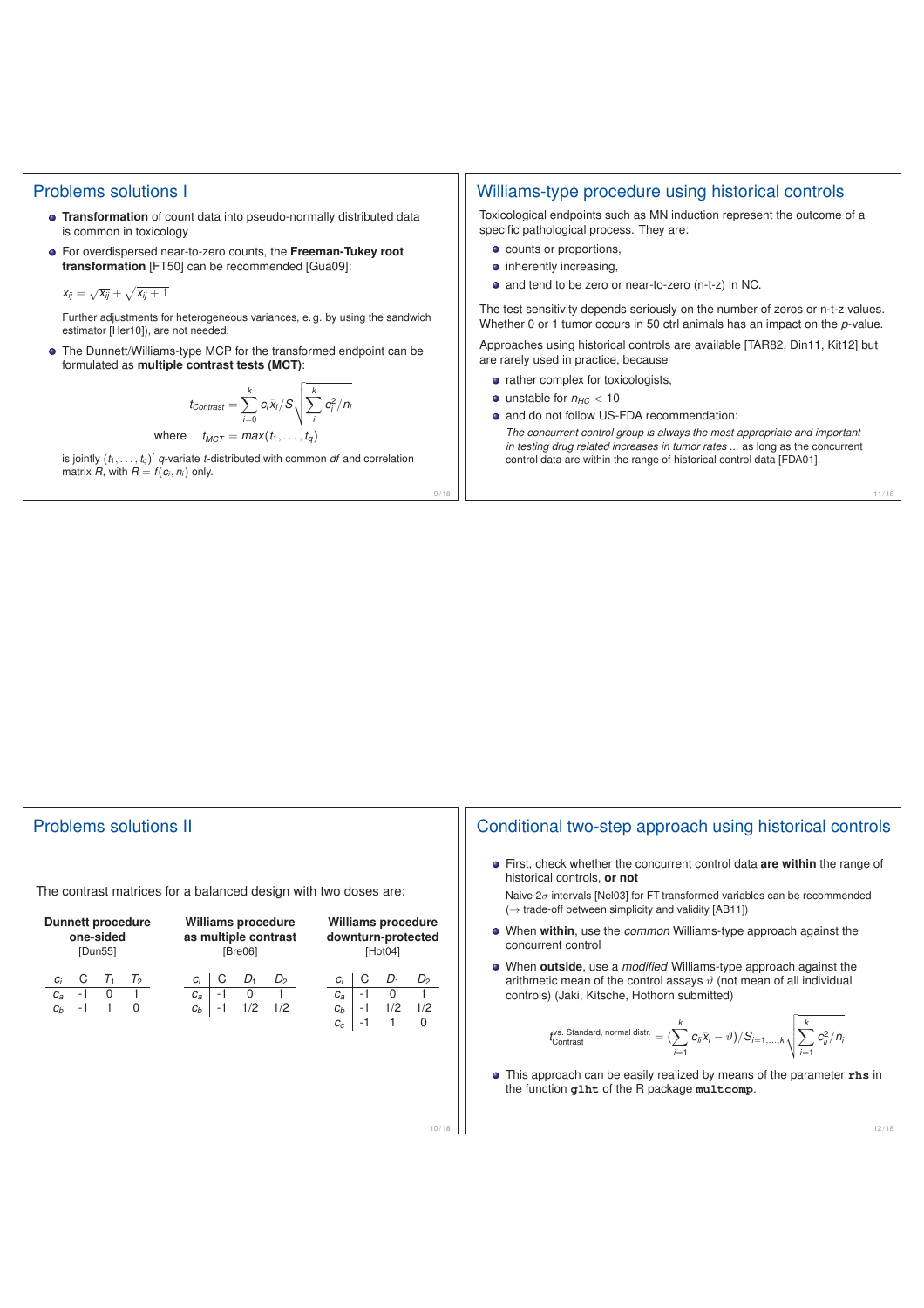## A real data example using historical controls

- $\bar{x}_{NC} = 3.07$  is outside the normal range of the historical controls [1.05, 2.5]
- Therefore, compare against the arithmetic mean of *historical* controls, not against the *concurrent* controls to avoid false negative decisions (i. e. too large *p*-values).

Results for the Williams-type procedure:

| Contrast       | pValConcurrent | pValHist |
|----------------|----------------|----------|
| C <sub>1</sub> | 0.0036         | 0.0000   |
| C <sub>2</sub> | 0.0744         | 0.0000   |
| CЗ             | 0.2678         | 0.0003   |
| C4             | 0.3942         | 0.0005   |

**•** Signif. trend for contrast C1 (D<sub>max</sub> *vs.* NC) for both comparisons against concurrent and historical controls, whereas the p-value for the comparison against the historical control is much smaller.



 $13/$ 

## **Thank you for your attention**

| Take home message<br>• MN counts can be analysed after Freeman-Tukey root<br>transformation: approx. normal and variance homogeneous<br>• Williams-type procedure against mean of historical controls<br>proposed: simple, independent on $n_{HC}$ , and stable for $n_{HC}$ < 10;<br>although it ignores between-assay-variability<br>• Easy-to-use by R code is available | <b>References I</b><br>[AB11] AEBTARM, Surath ; BOUGUILA, Nizar:<br>An empirical evaluation of attribute control charts for monitoring defects.<br>In: EXPERT SYSTEMS WITH APPLICATIONS 38 (2011), JUN, Nr. 6, S. 7869-7880.<br>[Bre06] BRETZ, Frank:<br>An Extension of the Williams Trend Test to General Unbalanced Linear Models.<br>In: Comput. Stat. Data An. 50 (2006), Nr. 7, S. 1735-1748<br>[Din11] DINSE, Gregg E.; PEDDADA, Shyamal D.:<br>Comparing Tumor Rates in Current and Historical Control Groups in Rodent Cancer Bioassays.<br>In: STATISTICS IN BIOPHARMACEUTICAL RESEARCH 3 (2011), FEB, Nr. 1, S. 97-105.<br>[Dun55] DUNNETT, C. W.:                                                                                                                                                                                                                                                                                                                                                                                                                                                      |  |
|-----------------------------------------------------------------------------------------------------------------------------------------------------------------------------------------------------------------------------------------------------------------------------------------------------------------------------------------------------------------------------|--------------------------------------------------------------------------------------------------------------------------------------------------------------------------------------------------------------------------------------------------------------------------------------------------------------------------------------------------------------------------------------------------------------------------------------------------------------------------------------------------------------------------------------------------------------------------------------------------------------------------------------------------------------------------------------------------------------------------------------------------------------------------------------------------------------------------------------------------------------------------------------------------------------------------------------------------------------------------------------------------------------------------------------------------------------------------------------------------------------------|--|
|                                                                                                                                                                                                                                                                                                                                                                             | A Multiple Comparison Procedure For Comparing Several Treatments With A Control.<br>In: Journal Of The American Statistical Association 50 (1955), Nr. 272, S. 1096-1121<br><b>IFDA011 ANONYMOUS:</b><br>Guidance for Industry: Statistical Aspects of the Design, Analysis, and Interpretation of Chronic Rodent Carcinogenicity<br>Studies of Pharmaceuticals / U.S. Department of Health and Human Services, Food and Drug Administration, Center for Drug<br>Evaluation and Research.<br>$2001 -$<br>Forschungsbericht<br>[FT50] FREEMAN, MF; TUKEY, JW:<br>TRANSFORMATIONS RELATED TO THE ANGULAR AND THE SQUARE ROOT.<br>In: ANNALS OF MATHEMATICAL STATISTICS 21 (1950), Nr. 4, S. 607-611.<br>[Gua09] GUAN, Yu:<br>Variance stabilizing transformations of Poisson, binomial and negative binomial distributions.<br>In: STATISTICS & PROBABILITY LETTERS 79 (2009), JUL 15, Nr. 14, S. 1621-1629.<br>[Her10] HERBERICH, E.; SIKORSKI, J.; HOTHORN, T.:<br>A Robust Procedure for Comparing Multiple Means under Heteroscedasticity in Unbalanced Designs.<br>In: Plos One 5 (2010), März, Nr. 3, S. e9788 |  |
| 14/18                                                                                                                                                                                                                                                                                                                                                                       | 16/18                                                                                                                                                                                                                                                                                                                                                                                                                                                                                                                                                                                                                                                                                                                                                                                                                                                                                                                                                                                                                                                                                                              |  |
|                                                                                                                                                                                                                                                                                                                                                                             |                                                                                                                                                                                                                                                                                                                                                                                                                                                                                                                                                                                                                                                                                                                                                                                                                                                                                                                                                                                                                                                                                                                    |  |